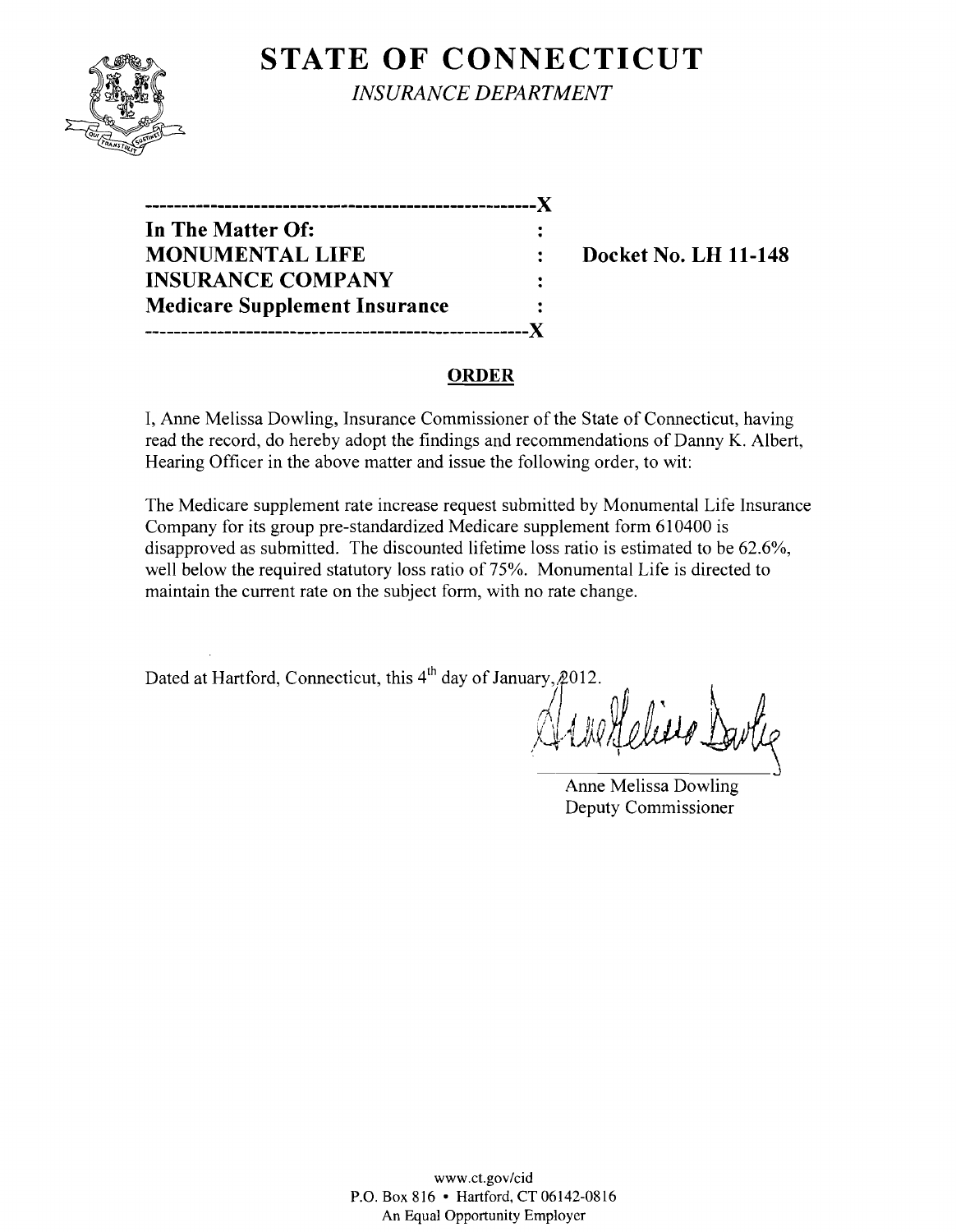## **STATE OF CONNECTICUT** *INSURANCE DEPARTMENT*

| In The Matter Of:                    |    |
|--------------------------------------|----|
| <b>MONUMENTAL LIFE</b>               | ٠. |
| <b>INSURANCE COMPANY</b>             | ÷  |
| <b>Medicare Supplement Insurance</b> | ٠  |
| -------------------------            |    |

**Docket No. LH-11-148** 

### **PROPOSED FINAL DECISION**

#### 1. **INTRODUCTION**

The Insurance Commissioner of the State of Connecticut is empowered to review rates charged for individual and group Medicare supplement policies sold to any resident of this State who is eligible for Medicare. The source for this regulatory authority is contained in Chapter 700c and Section 38a-495a of the Connecticut General Statutes.

After due notice a hearing was held at the Insurance Department in Hartford on December 21, 2011, to consider whether or not the rate increase requested by Monumental Life Insurance Company on its group pre-standardized Medicare supplement business should be approved.

No members from the general public attended the hearing.

No representatives from Monumental Life Insurance Company attended the hearing. However, three individuals from an unaffiliated insurer attended the hearing.

The hearing was conducted in accordance with the requirements of Section 38a-474, Connecticut General Statutes, the Uniform Administrative Procedures Act, Chapter 54 of the Connecticut General Statutes, and the Insurance Department Rules of Practice, Section 38a-8-1 et seq. of the Regulations of Connecticut State Agencies.

A Medicare supplement (or Medigap) policy is a private health insurance policy sold on an individual or group basis which provides benefits that are additional to the benefits provided by Medicare. For many years Medicare supplement policies have been highly regulated under both state and federal law to protect the interests of persons eligible for Medicare who depend on these policies to provide additional coverage for the costs of health care.

Effective December 1, 2005, Connecticut amended its program of standardized Medicare supplement policies in accordance with Section 38a-495a of the Connecticut General Statutes, and Sections 38a-495a-1 through 38a-495a-21 of the Regulations of Connecticut Agencies. This program, which conforms to federal requirements, provides that all insurers offering Medicare supplement policies for sale in the state must offer the basic "core" package of benefits known as Plan A. Insurers may also offer anyone or more of eleven other plans (Plans B through L).

> www.ct.gov/cid P.O. Box 816 • Hartford, CT 06142-0816 An Equal Opportunity Employer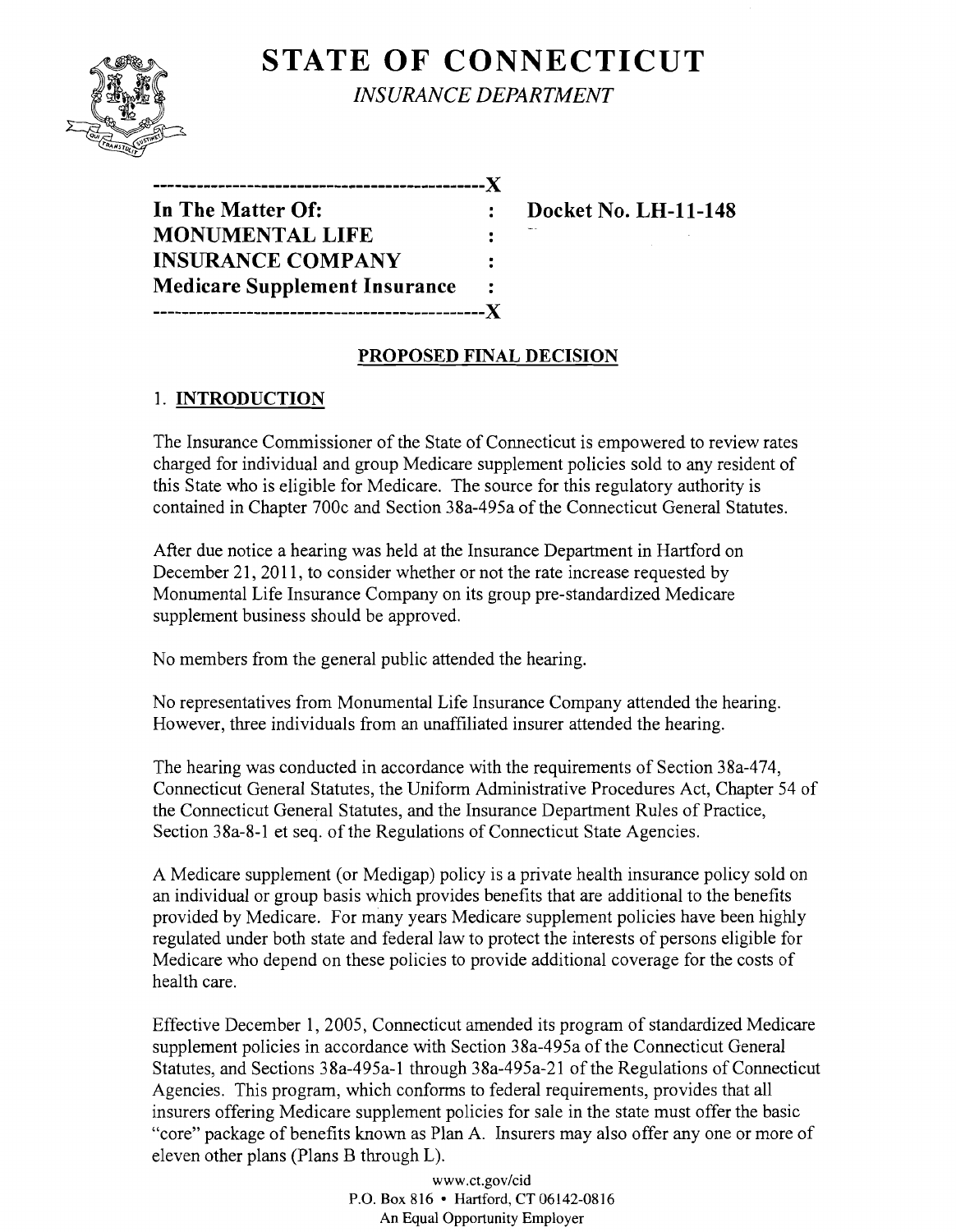Effective January 1, 2006, in accordance with Section 38a-495c of the Connecticut General Statutes (as amended by Public Act 05-20) premiums for all Medicare supplement policies in the state must use community rating. Rates for Plans A through L must be computed without regard to age, gender, previous claims history or the medical condition of any person covered by a Medicare supplement policy or certificate.

The statute provides that coverage under Plan A through L may not be denied on the basis of age, gender, previous claims history or the medical condition of any covered person. Insurers may exclude benefits for losses incurred within six months from the effective date of coverage based on a pre-existing condition.

Effective October 1, 1998, carriers that offer Plan B or Plan C must make these plans as well as Plan A, available to all persons eligible for Medicare by reason of disability.

Insurers must also make the necessary arrangements to receive notice of all claims paid by Medicare for their insureds so that supplemental benefits can be computed and paid without requiring insureds to file claim forms for such benefits. This process of direct notice and automatic claims payment is commonly referred to as "piggybacking" or "crossover".

Sections 38a-495 and 38a-522 of the Connecticut General Statutes, and Section 38a-495a-l0 of the Regulations of Connecticut Agencies, state that individual and group Medicare supplement policies must have anticipated loss ratios of 65% and 75%, respectively. Under Sections 38a-495-7 and 38a-495a-l 0 of the Regulations of Connecticut Agencies, filings for rate increases must demonstrate that actual and expected losses in relation to premiums meet these standards, and anticipated loss ratios for the entire future period for which the requested premiums are calculated to provide coverage must be expected to equal or exceed the appropriate loss ratio standard.

Section 38a-473 of the Connecticut General Statutes provides that no insurer may incorporate in its rates for Medicare supplement policies factors for expenses that exceed 150% of the average expense ratio for that insurer's entire written premium for all lines of health insurance for the previous calendar year.

#### II. **FINDING OF FACT**

After reviewing the exhibits entered into the record of this proceeding, and utilizing the experience, technical competence and specialized knowledge of the Insurance Department, the undersigned makes the following findings of fact:

- 1. Monumental Life Insurance Company, formerly Peoples Benefit Life Insurance Company has requested a 5.3% rate increase on its group pre-standardized Medicare supplement policy form 610400.
- 2. As of 8/31/11 there were 12 policies in-force in Connecticut and 1,053 nationwide.
- 3. Monumental Life has conformed to subsection (e) of section 38a-495c, C.G.S. regarding the automatic claims processing requirement.
- 4. On a nationwide basis, the loss ratio for 2011 (through June) is 84.9% while the loss ratio from inception-to-date is 63.2%.